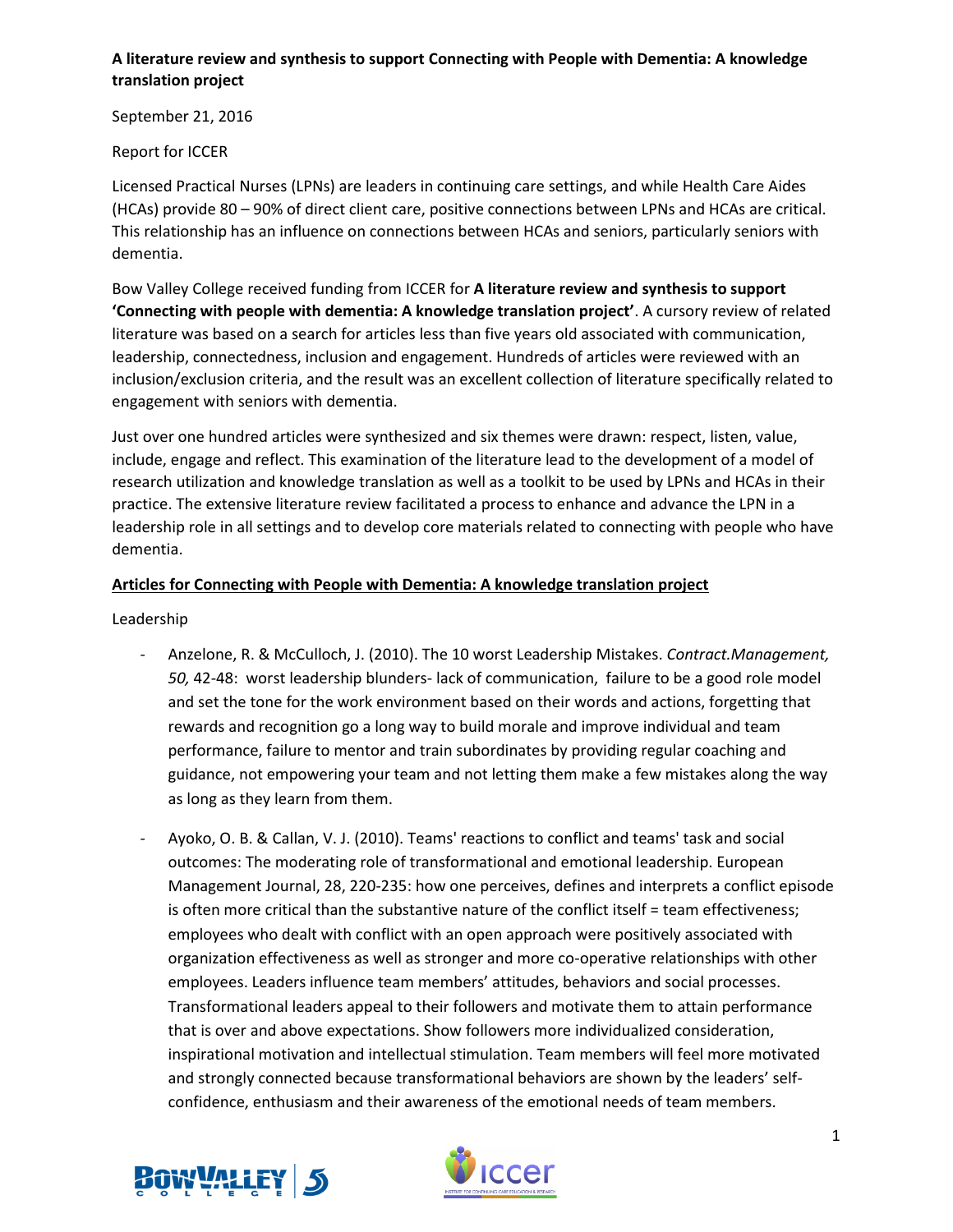Appraise others' emotions and show appropriate emotions. Manage the emotions of group members. Promote vision and inspiration which will encourage team members to appraise any negative events and obstacles that occur in a positive light.

- Basford, T. E. & Offermann, L. R. (2012). Beyond leadership: The impact of co-worker relationships on employee motivation and intent to stay. Journal of Management & Organization, 18, 807-817: relationships between coworkers differ in important ways from those between supervisors and subordinates. Supervisors interact with employees from a position of hierarchical authority; coworker relationships are lateral, without the added element of formal authority. Coworkers tend to be a closer source of influence in most workers' lives than leaders, with employees generally having more frequent interactions with peers than supervisors.
- Battilana, J., Gilmartin, M., Sengul, M., Pache, A. C., & Alexander, J. A. (2010). Leadership competencies for implementing planned organizational change. The Leadership Quarterly, 21, 422-438: leaders who emphasize person-oriented behaviors would place more emphasis on communicating the need for organizational change, whereas leaders whose strengths lay in task-oriented behaviors would place less emphasis on an implementation activity.
- Braxton, E. T. (2010). HEALING THE WOUNDED ORGANIZATION: THE ROLE OF LEADERSHIP IN CREATING THE PATH TO SOCIAL JUSTICE. Tamara.Journal for.Critical.Organization Inquiry, 8, 89- 118: ten critical lessons for leadership:
	- $\circ$  Crucial to raise awareness of problems that must be addressed to create conditions for social justice. Create environment of openness and transparency
	- $\circ$  Need to be seen as neither intrusive nor abandoning, encouraging people to reveal the real issues
	- o Must define and manage boundaries, setting the bar
	- o Create safe spaces for people to reflect on their experience and build feedback loops
	- $\circ$  Provide structures that enable people to talk to each other about work issues, without fear of reprisal; boundaries for communication must be established and maintained
	- $\circ$  Know your role and stay in it. "What is the work we came to do, and how does my behavior and the behavior of others contribute?"
- Brunetto, Y., Farr-Wharton, R., & Shacklock, K. (2012). Communication, training, well-being, and commitment across nurse generations. Nursing Outlook, 60, 7-15: build effective workplace relationships with informal communications that involve a two-way communication process. Indirect communication that involves a two-way communication process, more quickly builds effective workplace relationships between supervisors and subordinates. Indirect communication strategies refer to supervisor practices that empower employees by sharing responsibility and decision-making. Maintain open communication channels so that employees' ideas can be heard and discussed.
- Bryant, S., Moshavi, D., Lande, G., Leary, M., & Doughty, R. (2011). A PROPOSED MODEL FOR THE ROLE OF PHYSICIAN PEER MENTORING IN IMPROVING PHYSICIAN COMMUNICATION AND



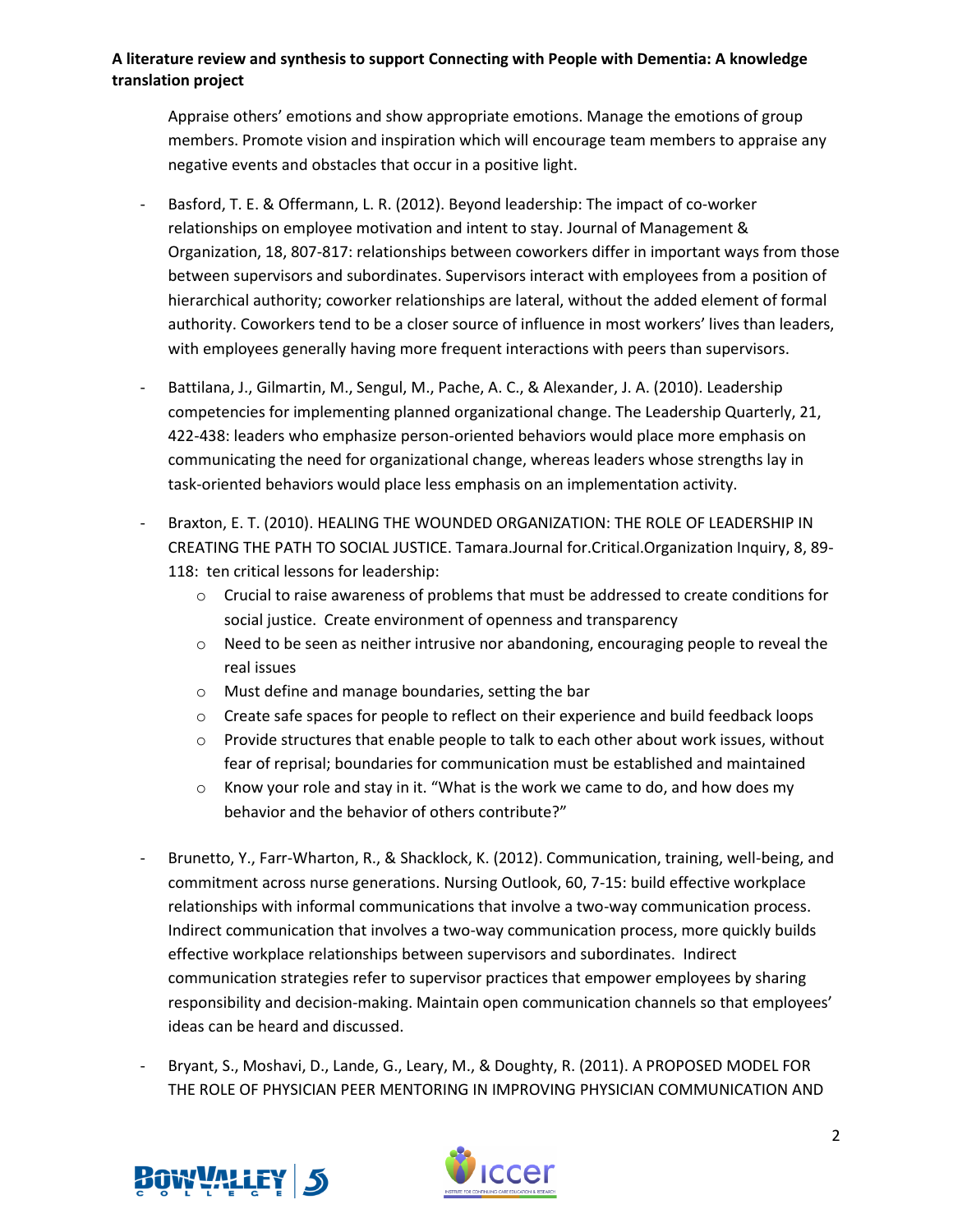PATIENT SATISFACTION. Academy of Health Care Management Journal, 7, 45-58: make sure mentoring and training is not threatening and perceived as remedial. Should be couched with other learning – such as additional training in the clinical speciality. Overcoming the initial barriers to beginning mentoring relationships may be the biggest obstacle.

- Chang, J. W., Sy, T., & Choi, J. N. (2012). Team Emotional Intelligence and Performance: Interactive Dynamics between Leaders and Members. Small Group Research, 43, 75-104: leaders with high emotional intelligence are likely to engage in both practically and emotionally supportive behaviors toward followers, which then lead these followers to act with increased effort and contribution toward the achievement of collective goals. Teams with high average member EI may achieve high performance. Pay attention to the management of emotions and be cautious in actively managing emotions when followers are already adept at handling highly emotional workplace events.
- Contratti, F., Ng, G., & Deeb, J. (2012). Interdisciplinary team training: five lessons learned. The American Journal of Nursing, 112, 47-52: perseverance is an essential quality; provide continual reinforcement in the form of positive feedback and a clear explanation of the consequences.
- Dannenberg, A. (2015). Leading by example versus leading by words in voluntary contribution experiments. Social Choice.& Welfare, 44, 71-85: leading by example has significant positive effects on cooperation while leading by words only has small effects.
- de Vries, R. E., Bakker-Pieper, A., & Oostenveld, W. (2010). Leadership = communication? The relations of leaders' communication styles with leadership styles, knowledge sharing and leadership outcomes. Journal of Business and Psychology, 25, 367-380: leadership may play a central role in inspiring and supporting knowledge sharing behaviors.
- Eberly, M. B. & Fong, C. T. (2013). Leading via the heart and mind: The roles of leader and follower emotions, attributions and interdependence. Leadership Quarterly, 24, 696-711: leaders' displays of emotions and moods influence perceptions of the leader's effectiveness and follower buy-in, attachment, commitment and performance. Leaders who feel and express positive emotions are generally perceived as more effective than leaders who feel and express negative ones. Happy or positive individuals are perceived as more likeable, attractive, competent, self-confident, moral and as less selfish. Positive emotions convey confidence, competence and positive evaluations of the leader-follower relationship; they match follower standards of effective leadership and therefore can cause sincere attributions. Leaders need to be aware how emotions connect and attribute to behaviors that follow their own emotional expressions; self-regulate their own emotions so they only ever show those emotions that followers are desired to show, feel and interpret as well.
- GANDOLFI, F. (2012). A Conceptual Discussion of Transformational Leadership and Intercultural Competence. Review of International Comparative.Management / Revista de Management Comparat.International, 13, 522-534: the method or style of communications is a very important and clearly distinguishing factor in whether a leader's massage will be adopted by



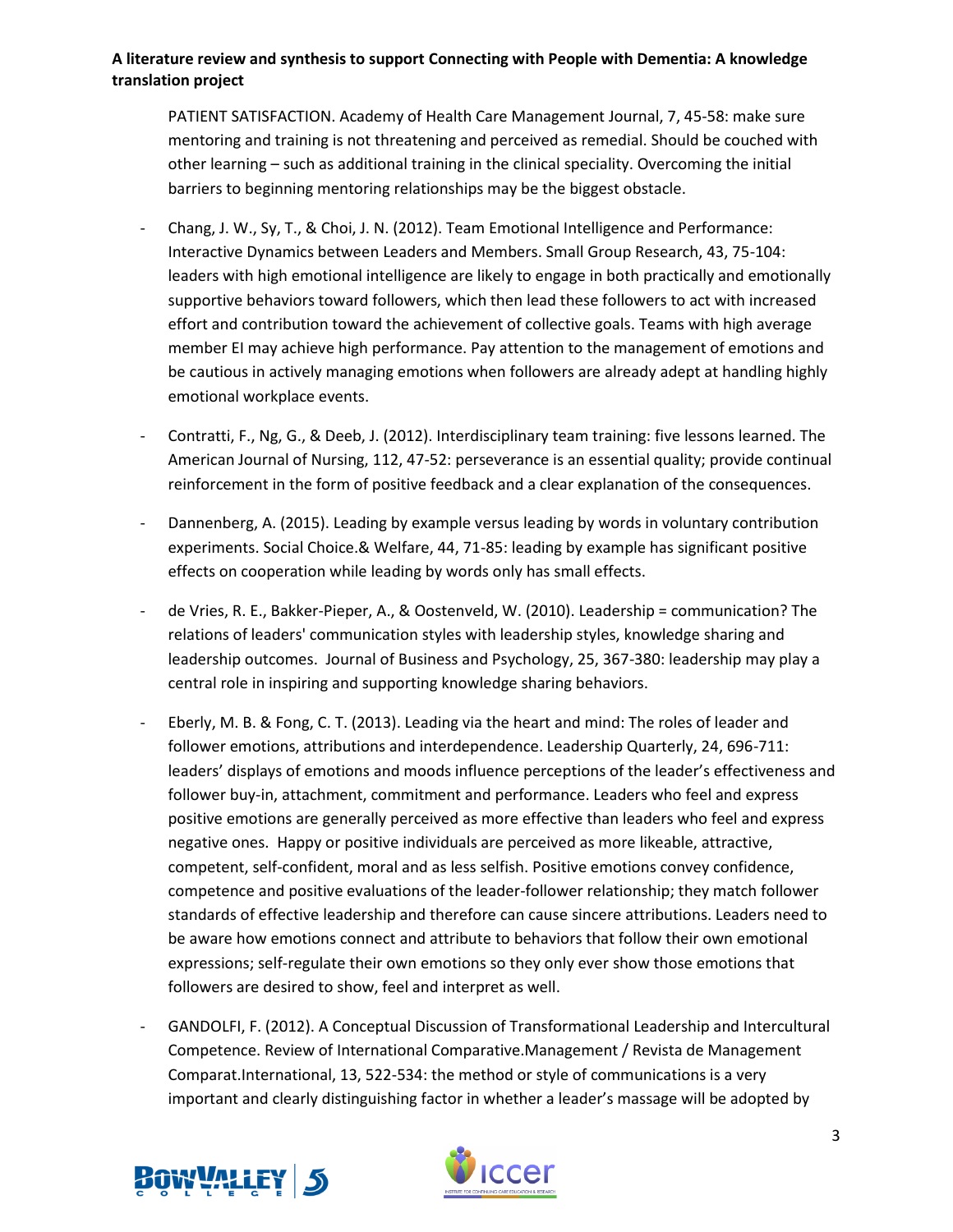individuals. Transformational leaders have the ability to deeply influence their followers to go beyond self-interest and release their full potential for performance toward the goals of their organization. Demonstrate high levels of hope, confidence and optimism, leading followers to be hopeful, confident and optimistic. Build on one-on-one relationships and adapt to individual needs of followers. Pay a high degree of attention to specific needs of followers. Personal attention followers receive can produce higher levels of confidence, motivation and overall job satisfaction.

- Geertshuis, S. A., Morrison, R. L., & Cooper-Thomas, H. D. (2015). It's Not What You Say, It's The Way That You Say It: The Mediating Effect of Upward Influencing Communications on the Relationship Between Leader-Member Exchange and Performance Ratings. Journal of Business Communication, 52, 228-245: supervisor-subordinate relationships are often viewed as the primary and possibly most important relations in organizations; clear/open communication leads to relationships where subordinates feel committed to communicate more frequently, positively or effectively with their supervisors and this enables supervisors to recognize their performance and rate accordingly.
- Gibson, F. & Carson, Y. (2010). Life story work in practice: aiming for enduring change. Journal of Dementia Care, 18, 20-22: it is imperative leaders take time to ensure their communication skills are up to speed, especially when dealing with people from different cultures, as non-verbal skills make up over 50 percent of overall communication and vary drastically with different cultures and nationalities. Leaders must model excellent work ethic, good decision-making skills and be a role model. Leaders who possess strong people skills and who role model excellent communication skills, leadership by example and a commitment to invest the time needed into achieving goals will develop similar traits in those they lead. This is a benefit to the individuals within the department, and the organization.
- Grant, A. M. & Hartley, M. (2013). Developing the leader as coach: Insights, strategies and tips for embedding coaching skills in the workplace. Coaching: An International Journal of Theory, Research and Practice, 6, 102-115: coaching skills are a vital part of every leader's toolkit. Good leaders role model the coaching behaviors they wish others to adopt – even when under pressure.
- Havens, D. S., Vasey, J., Gittell, J. H., & Lin, W. T. (2010). Relational coordination among nurses and other providers: Impact on the quality of patient care. Journal of Nursing Management, 18, 926-937: enhancing coordination between nurses and other providers is central to quality patient care.
- Jamail, N. (2014). Cultivating the Most Desired Skills of the Future. Health Care Registration: The Newsletter.for.Health Care Registration.Professionals., 24, 3-4: learn how to be a coach to your players; identify what you want to coach; commit and implement a true practice program that requires the leader to participate. Have a proactive approach - getting involved before leaders are needed, prepares employees to win; focus on perfecting the soft skills such as



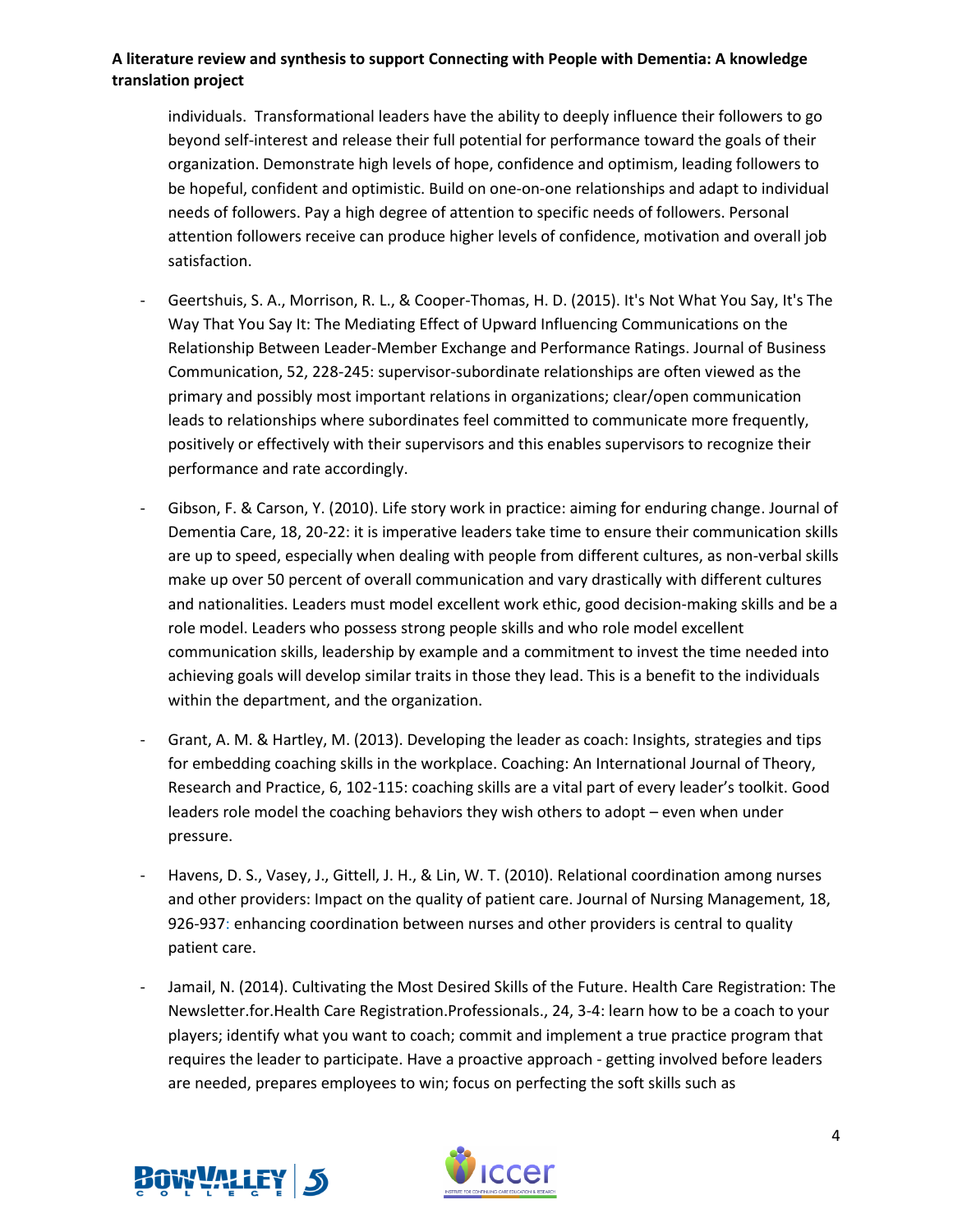communication, personal interaction, body language, voice inflection and the transfer of positive energy.

- Julien, M., Wright, B., & Zinni, D. M. (2010). Stories from the circle: Leadership lessons learned from aboriginal leaders. The Leadership Quarterly, 21, 114-126: Aboriginal Leadership summary
	- o Spirituality was a core element of American Indian life and all leadership possessed spiritual significance
	- o Leaders demonstrate generosity, kindness and honored all living things
	- o Elders cultivated the leadership of future generations
	- $\circ$  American Indian leaders were humble servants to the community. Individuals did not seek leadership. Leaders emerged from their contributions to the community and the people recognized and selected those considered most able to lead.
	- $\circ$  No one person was always a leader and many were leaders at different times
	- $\circ$  The community could cease to recognize leaders by simply choosing to not follow him or her
	- o American Indian leaders led by example rather than by authority or command
	- $\circ$  American Indian leaders took their time when making a decision. When they gave their word on a decision it was a final, binding pledge.
	- $\circ$  When tribal leaders met to deliberate on a matter, they sought understanding and consensus through mutual inquiry. There was no debate.
	- o American Indian methods of resolving social conflict were based on the concept of restitution that focused on restoring respectful personal and social relations.
- Kantabutra, S. & Saratun, M. (2011). Identifying vision realization factors at a Thai state enterprise. Management Research Review, 34, 996-1017: leaders must communicate their visions in ways that reach out to organization members, connecting with them and making them want to get involved in carrying out the visions. Must focus attention, communicate personally, demonstrate trustworthiness, display respect and take risks. Communicating the vision is an indirect predictor of improved staff satisfaction.
- Kontos, P. C., Mitchell, G. J., Mistry, B., & Ballon, B. (2010). Using drama to improve personcentred dementia care. International Journal of Older.People.Nursing, 5, 159-168: dramatized vignettes and role-plays are a powerful catalyst to 'empathetic connection' and person-centred care. Engaging practitioners 'kinaesthetically' with research evidence is strongly encouraged. Experiential learning techniques such as role-play are utilized with surprising infrequency for educational initiatives to improve person-centred dementia care.
- Kramer, M. W. & Crespy, D. A. (2011). Communicating collaborative leadership. The Leadership Quarterly, 22, 1024-1037: motivate group members to action rather than give directives and orders. Work in relationship with group members through dialogue that minimizes power differences. Empower groups with the authority and responsibility to make decisions.
- Liu, C.H. (2010). Leadership: Qualities, Skills, and Efforts. The three E's of leadership are: 1) envisioning, 2) energizing, and 3) enabling. Interbeing – Volume 4. 19-26: listen with full



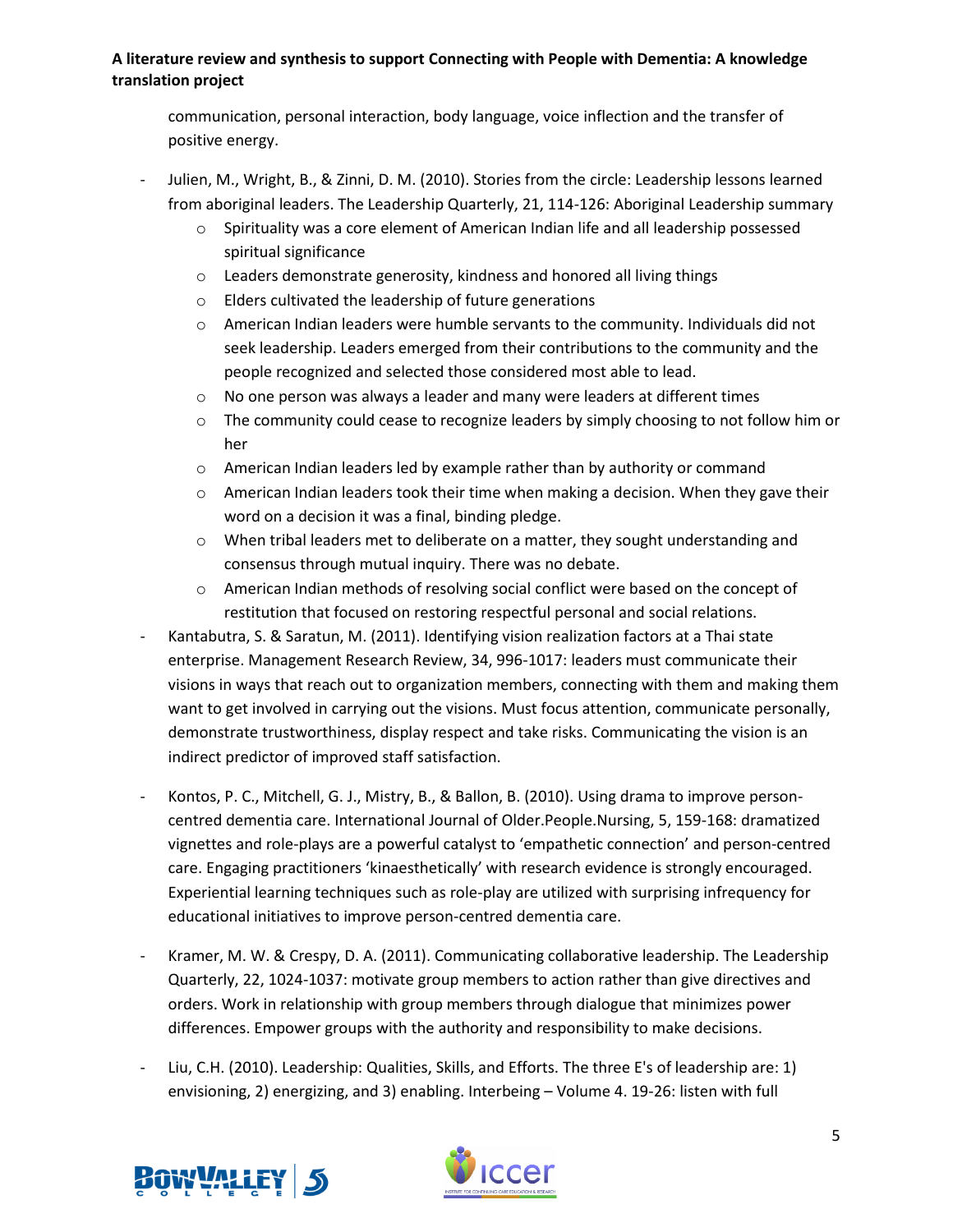attention, empathizing with people, focus on strengths, develop alternative perceptions and perspectives. Emphasize cooperation, give group credit, share similarities and be a common interest advocate. Identify common struggles and challenges; emphasize common goals that link members and build team morale by focusing on term effort. Emphasize how each person is a vital contributor, build team spirit by celebrating together and recognize the power of conveying confidence in people. Convey fresh new confidence in employees and be the person who continues to believe in a person who everyone else has given up on. Ten strategies for leaders:

- o Persuasion make a strong case
- o Patience with people and processes
- $\circ$  Gentleness not harshness or forcefulness; be sensitive to people's vulnerabilities
- $\circ$  Teachableness you do not have all the answers and can learn from others
- $\circ$  Acceptance withhold judgement, giving benefit of doubt when possible
- o Kindness sensitive, caring, thoughtful
- o Openness approachable, open door policy
- o Compassionate confrontation allow followers to make course correction in context of concern and warmth with safety net for taking risks
- $\circ$  Consistency set of values, personal code, reflection of who you are and what you value
- $\circ$  Integrity match words and feelings with thoughts and actions to promote harmony
- Marques, J. (2013). Understanding the Strength of Gentleness: Soft-Skilled Leadership on the Rise. Journal of Business Ethics, 116, 163-171: soft skills in leadership – acting with integrity, caring for people, demonstrating ethical behavior, communicating with others, taking a longterm perspective, being open-minded, managing responsibly outside the organization. Five instinctive abilities – systemic thinking, embracing diversity and managing risk, balancing global and local perspectives, meaningful dialog and developing a new language, emotional awareness.
- Mork, R. A. M. (2010). Dementia Care Mapping in Norway part of a national developmental program for milieu therapy in dementia care... Fourth European Nursing Congress. Journal of Clinical. Nursing, 19, 124: by strengthening the leadership skills of nursing home leaders, it may be possible to achieve and sustain improvements that are essential to promote a better a quality of life for the residents. Participation from leaders is considered crucial by staff members. Their initiatives to act in the best interests of the residents were accepted and appreciated by the leaders and they felt encouraged and supported to deliver good quality care.
- Newman, K. P. (2011). Transforming organizational culture through nursing shared governance. The Nursing Clinics of North America. 46, 45-58: transformation leadership style – staff members had a strong sense of empowerment but thought that nursing leaders should be more innovative and exert a greater influence in the organization.
- Orr, D. E. (2010). Characteristics of positive working relationships between nursing and support service employees. The Journal of Nursing Administration, 40, 129-134: the mind-set leaders approach support service employees with effects how leaders demonstrate collaborative behaviors. Internalized attitudes that leaders hold toward those with less education, lower



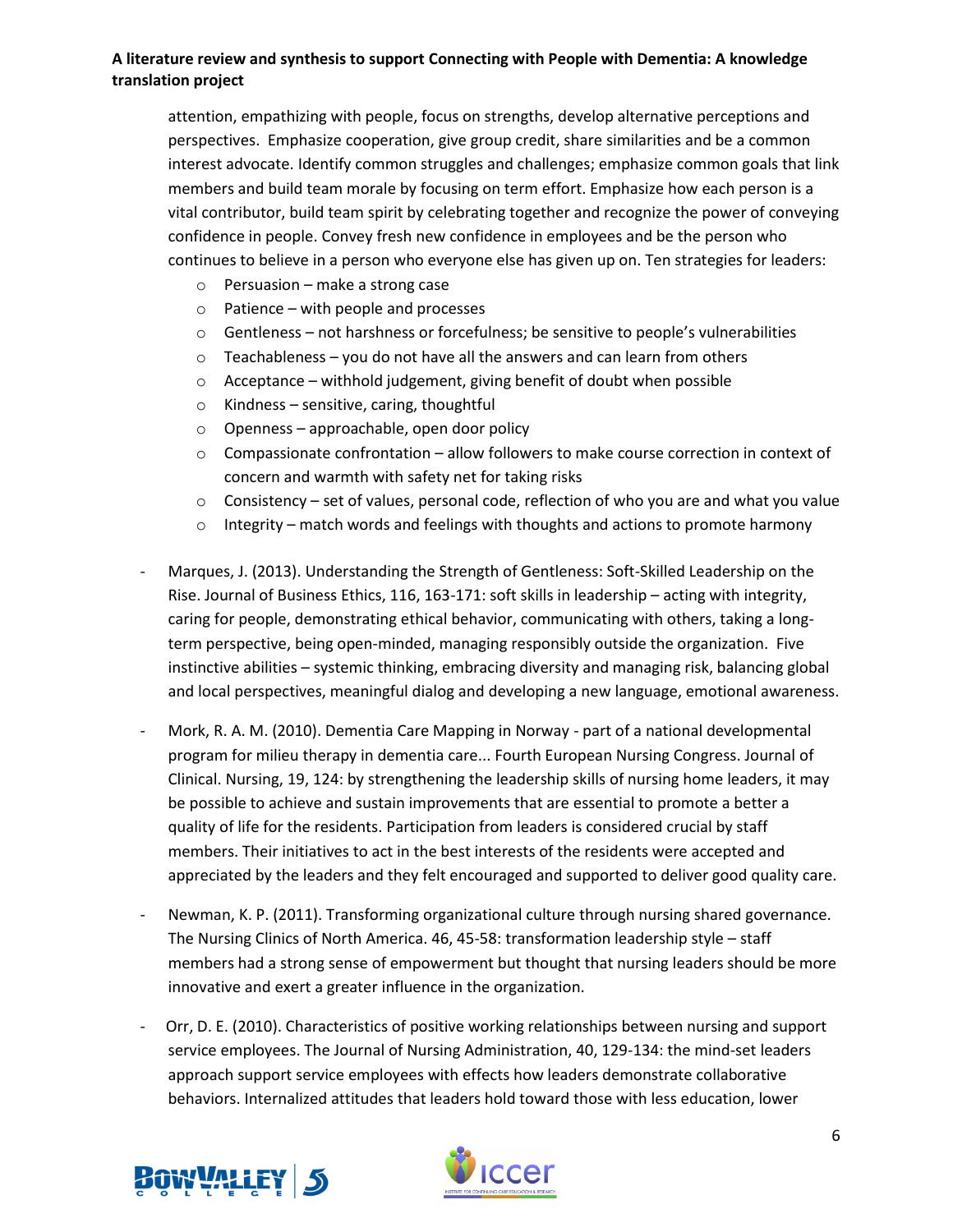socioeconomic status, and with less power in organizations become apparent in their actions. The way leaders think and act becomes a self-reinforcing process.

- Underdahl, S. C., Shanock, L. R., Rogelberg, S. G., Scott, C. W., Justice, L., & Altman, D. G. (2013). Antecedents to supportive supervision: An examination of biographical data. Journal of Occupational and Organizational Psychology, 86, 288-309: supportive supervision is one way organizations can inexpensively work to build job skills, abilities and interpersonal skills of organizational members – enhance job performance, satisfaction, collaboration, organizational commitment for subordinates as well as reduced turnover intentions; supervisors need to value subordinates contributions' and care about their personal and professional needs and wellbeing. Intellectual openness and humility may promote learning through interaction and may contribute to development of supportive leadership skills. Less supportive supervisors were more likely to report that others see them as overbearing, arrogant, aggressive – can inhibit both learning and opportunity to learn through interactions with others. To reduce negative perceptions and implications – encourage feedback and input from subordinates, increase openness to receiving and learning from feedback. Be warm and sociable to promote learning through interaction; have humility, sociability, personal warmth, and interpersonal behavior. With strong communication skills like delegation and inviting participation of subordinates, the level of stress and burnout amongst employees is reduced. Highly supportive supervisors may be more likely to listen and communicate effectively with subordinates (need to have communication skills and trustworthiness).
- Rao, M. S. (2012). Soft leadership: Make others feel more important. Leader.to Leader., 2012, 27-32: soft leadership touches on caring, connecting and communicating with people to accomplish desired goals. Soft leaders are basically people-oriented rather than task-oriented. Empathize with others and look at the issues from a human perspective. Have compassion toward others. Make others feel important. Don't differentiate the status of others while communicating with them.
- Simmons, S. A. & Sharbrough, I. I. I. (2013). An Analysis of Leader and Subordinate Perception of Motivating Language. Journal of Leadership, Accountability.& Ethics, 10, 11-27: effective communication guides confidence of followers and this supports communication satisfaction between leader and follower. Is a strong link between a supervisor communicating competence and both employee job and communication satisfaction. Is also a significant positive association between supervisor relational leadership style and employee communication satisfaction.
- Stam, D., van Knippenberg, D., & Wisse, B. (2010). Focusing on followers: The role of regulatory focus and possible selves in visionary leadership. The Leadership Quarterly, 21, 457-468: communicating an inspiring vision is a central element of some of the most influential leadership theories of the last decades. A self-vision that focuses on followers is more likely to cause followers to create an ideal self.



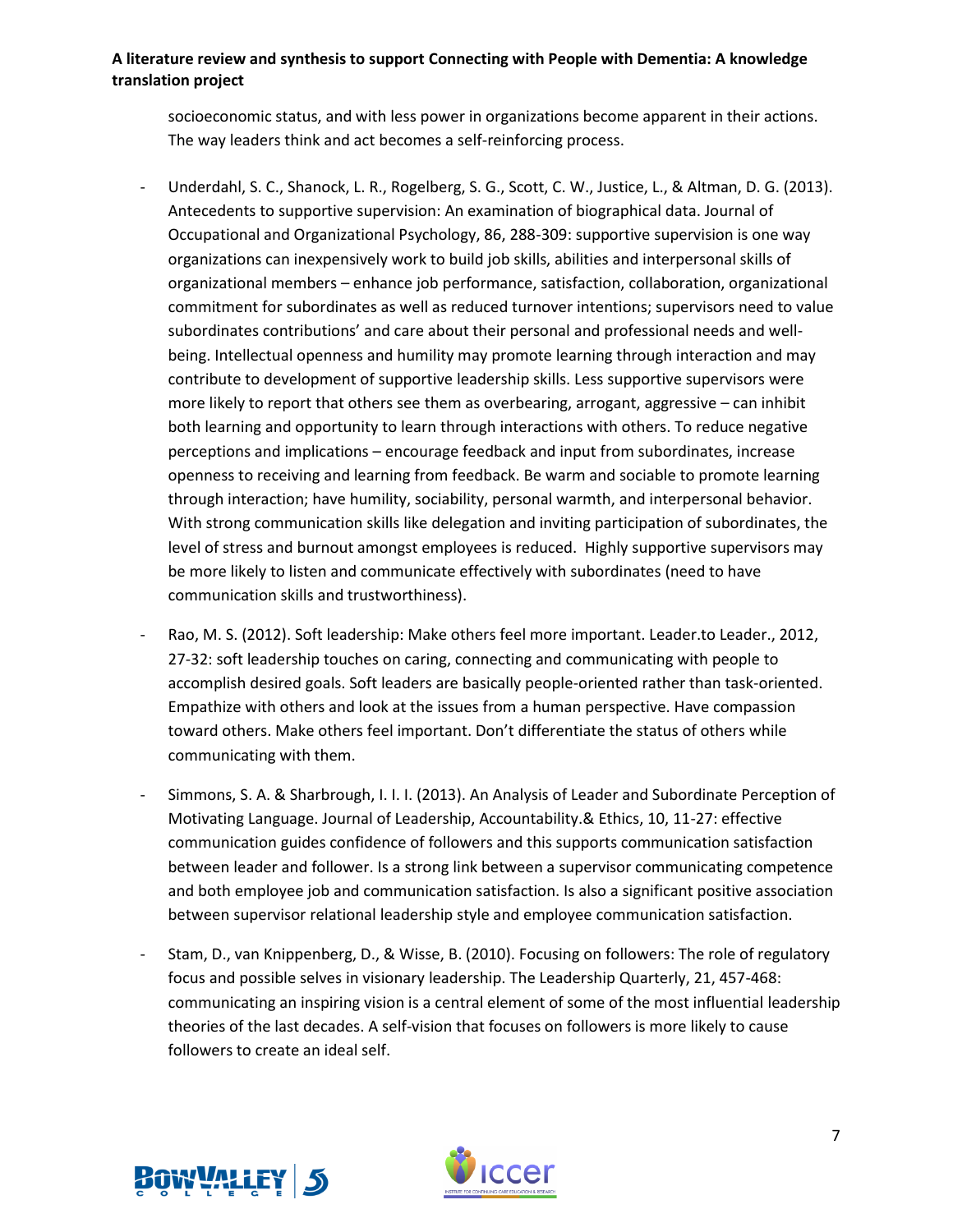Respect

- Aka, S., RN (2013). Dance with me. Canadian-Nurse.com. 30-31: each resident deserves to be treated with love and respect. Change the focus from tasks that need to be completed to the people.
- Cowin, L. S., Eagar, S. C. (2013). Collegial relationship breakdown: A qualitative exploration of nurses in acute care settings. Collegian 20, 115-121: positive relationships amongst colleagues where communication promotes collaboration, enjoyment and respect. Patient safety is enhanced when the different team members can exchange information without fear of ridicule, contempt, or fear of their views being dismissed and ignored. Respecting the scope of practice of team members, monitoring complaints about communication from patients, staff and externals and leading by example are important qualities.
- Gandolfi, F. (2012). A Conceptual Discussion of Transformational Leadership and Intercultural Competence. Review of International Comparative.Management / Revista de Management Comparat.International, 13, 522-534: display patience in intercultural situations and be tolerant of ambiguity and uncertainty; a culturally empathetic individual as the capacity to empathize and appreciate the world as members from other cultural backgrounds do.
- Grant, A. M. & Hartley, M. (2013). Developing the leader as coach: Insights, strategies and tips for embedding coaching skills in the workplace. Coaching: An International Journal of Theory, Research and Practice, 6, 102-115: organizations function better when people know and trust each other. What can I do today to increase trust and social capital through my coaching?
- Havens, D. S., Vasey, J., Gittell, J. H., & Lin, W. T. (2010). Relational coordination among nurses and other providers: Impact on the quality of patient care. Journal of Nursing Management, 18, 926-937: mutual respect enhances coordination; encourages participants to value the contributions of others and consider the impact of their actions, reinforcing the desire to act with regard for the overall work process. Respect for work that nurses do with patients emerged as the most important predictor of quality.
- Lann-Wolcott, H., Medvene, L. J., & Williams, K. (2011). Measuring the person-centeredness of caregivers working with nursing home residents with dementia. Behavior Therapy, 42, 89-99: treating people with dementia as social beings worthy of relationships regardless of cognitive impairment; is the desire to be respected and connect with others.
- Sammut, K. (2014). Transformative learning theory and coaching: Application in practice. International Journal of Evidence Based Coaching and Mentoring, SpecIssue 8, 39-53: transformational learning depends largely on establishing meaningful and genuine relationships. By building trusting relationships learners develop confidence to deal with learning on an affective level. Authentic relationships also allow individuals to have questioning discussions, share information openly and achieve mutual and consensual understanding.



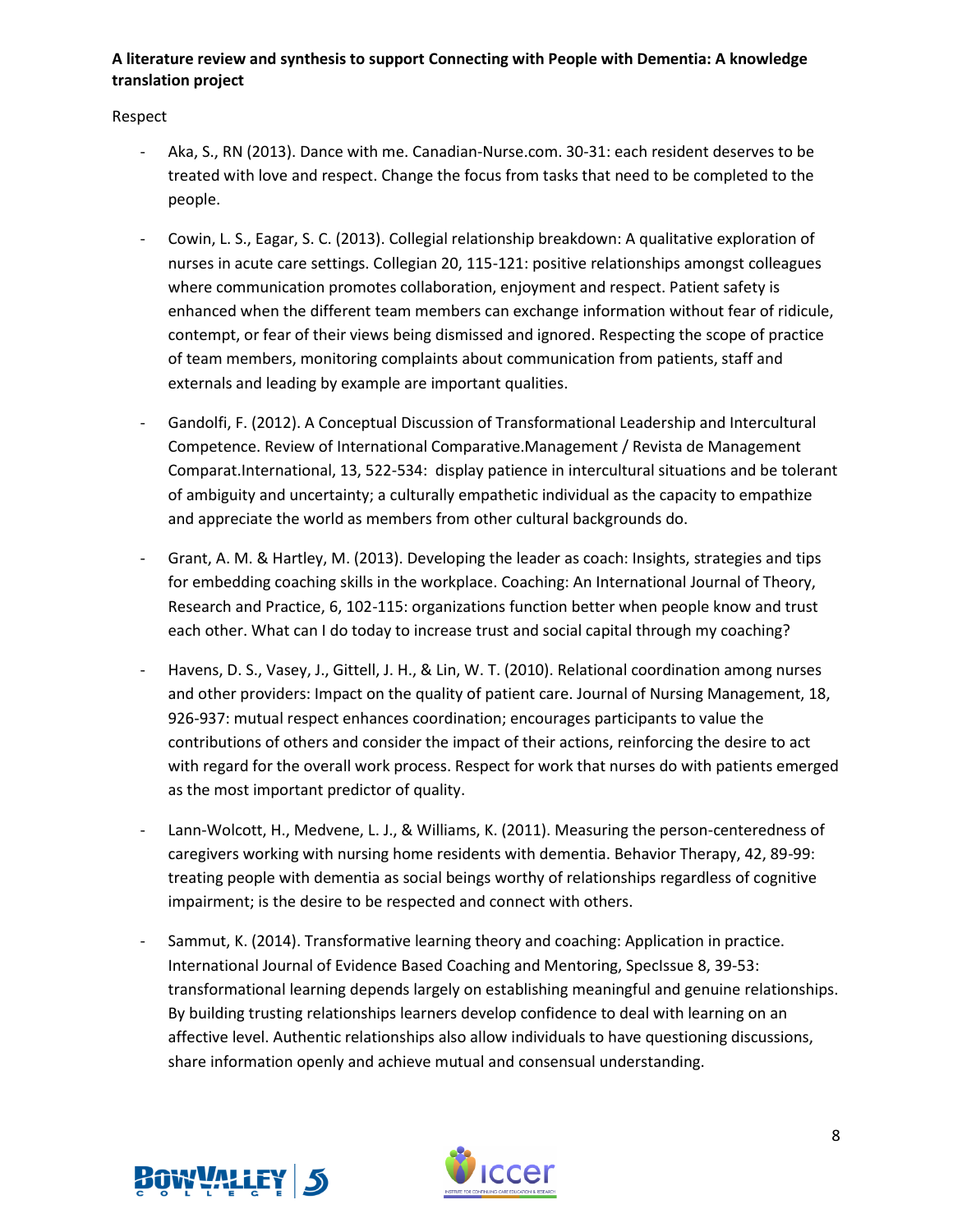- Shannon, D. (2010). Cultural Competency in Health Care Organizations: Why and How? Physician Executive., 36, 18-22: show respect by maintaining appropriate eye contact, following cues about personal space and greetings. Welcome the patient and introduce yourself. Inquire how he or she prefers to be addressed. Recognize and affirm patient strengths and efforts. Show empathy by conveying specific understanding of what the experience means to the patient.
- Stewart, S. (2015). Coming of Age. Attitudes toward older adult population present barriers and opportunities to improve care. Alberta RN. Volume 70 No 4. 24-26: treat patients like they are a person instead of a problem, as an individual with a family, a history and a life, who has more to offer – create a meaningful interaction with that senior. Take the time to connect with patients, ask questions and really listen to what they have to say.
- Teitelman, J., Raber, C., & Watts, J. (2010). The power of the social environment in motivating persons with dementia to engage in occupation: Qualitative findings. Physical & Occupational Therapy in Geriatrics, 28, 321-333: Kitwood's assertion is that the personhood of all individuals should be honored and respected, regardless of that person's ability level.
- Wade, P. (2014). Developing a culture of collaboration in the operating room: more than effective communication. ORNAC.Journal, 32, 16: respect is part of all positive human exchanges. In collaborative practice is it essential for all team members to recognize others' competencies as well as their contribution to patient care in order to create a respectful working environment.

#### Engage

- Battilana, J., Gilmartin, M., Sengul, M., Pache, A. C., & Alexander, J. A. (2010). Leadership competencies for implementing planned organizational change. The Leadership Quarterly, 21, 422-438: mobilizing refers to actions leaders undertake to gain co-workers' support for and acceptance of the enactment of new work routines.
- Brunetto, Y., Farr-Wharton, R., & Shacklock, K. (2012). Communication, training, well-being, and commitment across nurse generations. Nursing Outlook, 60, 7-15: relationships between supervisors and subordinates build when there are embedded bicommunication mechanisms so that employees are able to ask questions, make suggestions and interact in the workplace.
- Bryant, S., Moshavi, D., Lande, G., Leary, M., & Doughty, R. (2011). A proposed model for the role of physician peer mentoring in improving physician communication and patient satisfaction. Academy of Health Care Management Journal, 7, 45-58: pair members who are effective communicators with less effective ones – peer mentoring. This provides relevant 'just in time" training over a long period.
- Case, C. R. & Maner, J. K. (2014). Divide and conquer: When and why leaders undermine the cohesive fabric of their group. Journal of Personality and Social Psychology, 107, 1033-1050: when group members feel closely connected with one another, they tend to be more committed to their group's goals. Foster cooperation and cohesive, positive relationships among



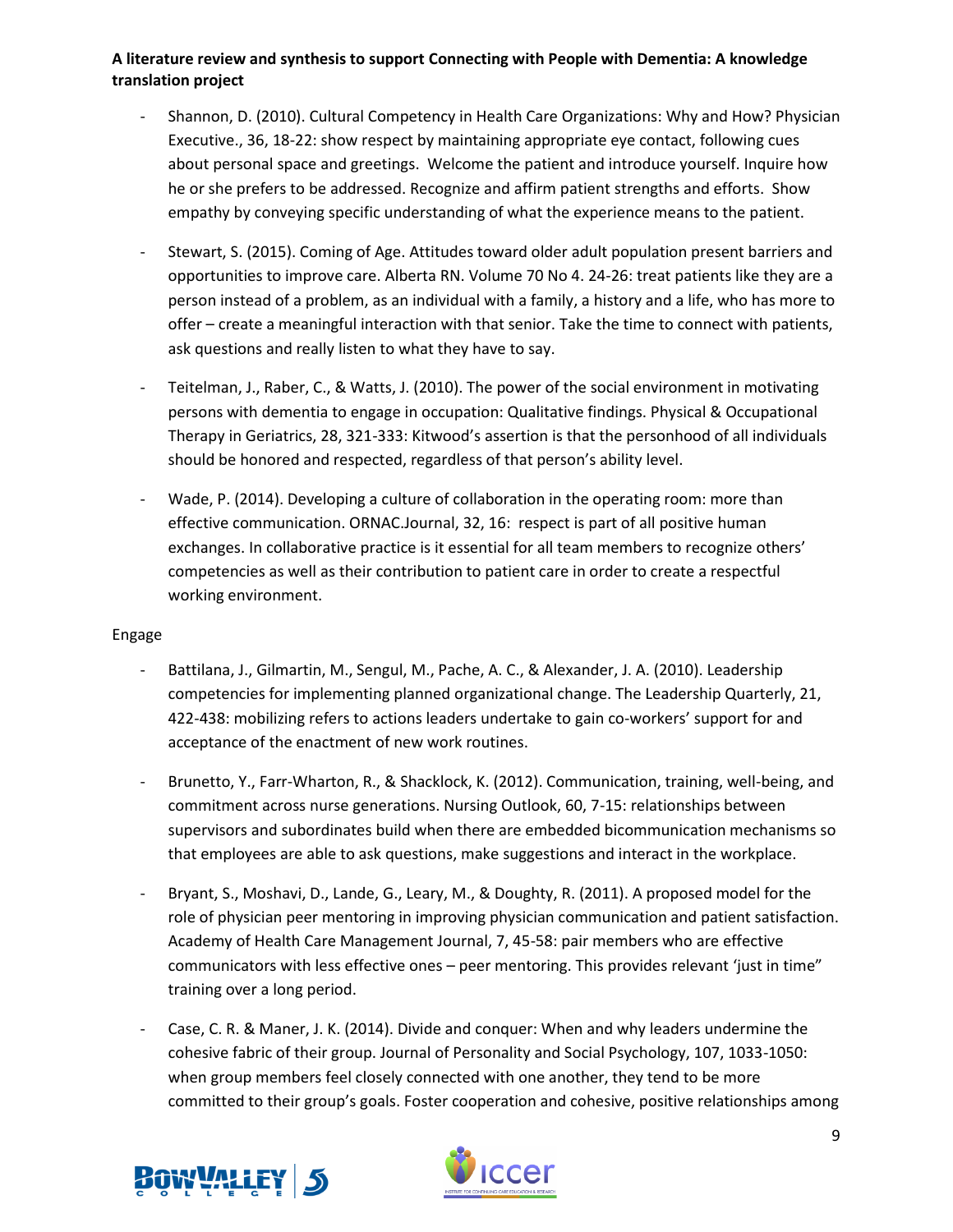group members to increase commitment to and investment in the group - enhances group wellbeing. Social closeness among group members promotes improved performance through increasing both cooperation and group commitment.

- Chang, J. W., Sy, T., & Choi, J. N. (2012). Team Emotional Intelligence and Performance: Interactive Dynamics between Leaders and Members. Small Group Research, 43, 75-104: members with high emotional intelligence are more adept at interpreting the emotions and behaviors of teammates. They are more capable of making necessary adjustments to correspond to interpersonal processes.
- Clayton, M. (2014). Leading bystanders. Training Journal, 34-38: the more you understand about your stakeholders, the better equipped you will be to engage with them effectively. Listen, ask, persuade, cajole, tease, induce, counter, appease, collaborate and more. Gentle persuasion often achieves more than stronger tactics ever can and is fundamentally based on liking. We know that resistance is all but inevitable. This knowledge can prevent us from properly engaging with stakeholders, as may be a fear of resistance that we will at some point encounter. Day by day, make changes to your approach to adapt it to new conditions, to the changes in perceptions and to new events.
- Contratti, F., Ng, G., & Deeb, J. (2012). Interdisciplinary team training: five lessons learned. The American Journal of Nursing, 112, 47-52: team meetings had the added bonus of creating cohesion and bonds among those working on the unit. Staff came to know each other on a more personal basis. While not originally designed for this purpose, team meetings gave staff members the opportunity to use their voices in a group setting, increase self-confidence and job satisfaction.
- Cooney, A., Hunter, A., Murphy, K., Casey, D., Devane, D., Smyth, S. et al. (2014). Seeing me through my memories-T: A grounded theory study on using reminiscence with people with dementia living in long-\_term care. Journal of Clinical. Nursing, 23, 3564-3574: provide opportunities to engage in pleasant and interesting activities that promote conversation and increase sociability, improving mood and well-being, preserving intact memories, self-identity, self-esteem and skills, promoting feelings of coherence, sense of achievements and mastery. Understand who the person with dementia was (their past) to understand what matters to them in the present. Facilitate two way communication (not always using words), increased interaction and building relationships. This develops a bond between staff and the person with dementia.
- Bakker-Pieper, A. & de Vries, R. E. (2013). The incremental validity of communication styles over personality traits for leader outcomes. Human Performance, 26, 1-19: a supportive communication style is associated with greater satisfaction and a dominant (controlling) communication style is associated with less intrinsic motivation. Knowledge sharing has been defined as the process where individuals mutually exchange their knowledge and jointly create new knowledge; the communication style of a team member is likely to have an effect on the willingness and eagerness of team members to share knowledge with each other.



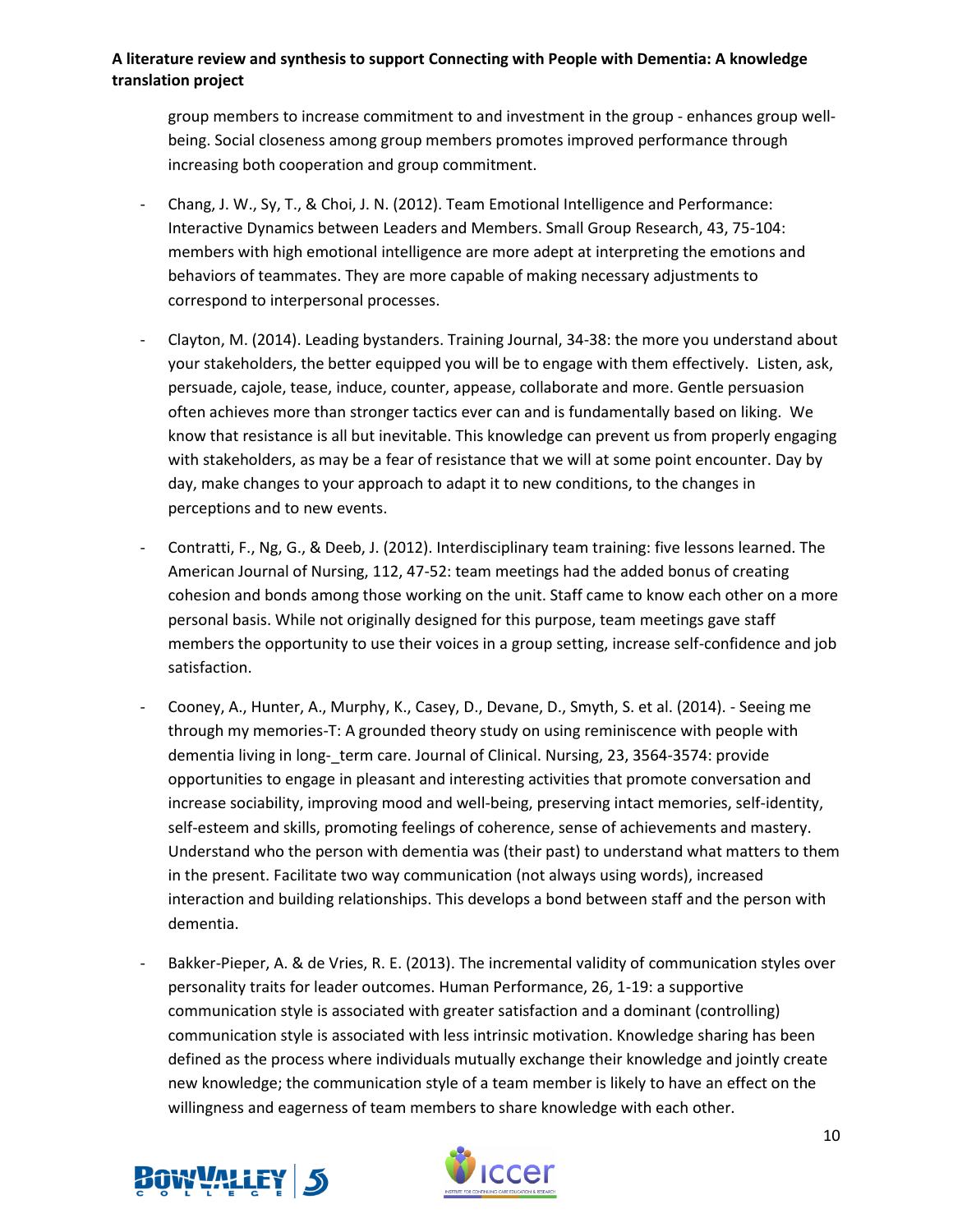- Kantabutra, S. & Saratun, M. (2011). Identifying vision realization factors at a Thai state enterprise. Management Research Review, 34, 996-1017: motivation of staff was found to be a direct predicator of enhanced staff satisfaction. Cross-cultural research has indicated that motivation is a concept that is highly influenced by cultural values.
- Kramer, M. W. & Crespy, D. A. (2011). Communicating collaborative leadership. The Leadership Quarterly, 22, 1024-1037: topics of conversation were not critical; rather it was through these discussions that positive relationships were initiated and maintained. An effort to make small talk increased the opportunity for collaboration. By asking questions and accepting response, collaboration was reinforce. Leaders need to encourage collaboration among all members, not just with themselves.
- Orr, D. E. (2010). Characteristics of positive working relationships between nursing and support service employees. The Journal of Nursing Administration, 40, 129-134: engagement, collaboration and productivity are profoundly affected by negative relationships. Engagement is defined as the amount of emotional and intellectual commitment to the organization. Negative emotions, such as personal distrust, distress and anger, generated by dysfunctional working relationships can cause behavior to be prioritized differently thus harming organizations. Engagement, collaboration and productivity are greatly affected by the nature of workplace relationship.
- O'Sullivan, G. (2013). Ethical and effective: approaches to residential care for people with dementia. Dementia (London, England.), 12, 111-121: help staff understand that in their daily interactions with residents they have the power to develop and improve each person's sense of well-being. Get to know unique personality traits and preserve each resident's sense of identity, dignity, and self-respect.
- Read, E. A. (2014). Workplace social capital in nursing: an evolutionary concept analysis. Journal of Advanced.Nursing, 70, 997-1007: positive working relationships with others add value to nurses' practice environments contributing to better outcomes for nurses, patients and healthcare organizations. This occurs through improved communication, teamwork and access to greater information, support and resources, retention, cooperation and patient safety. Positive communication, the exchange of information, ideas, emotions, etc., is a precursor to social benefits in the workplace because it is necessary for building relationships and exchanging assets.
- Rokstad, A. M. M., +svik, J., Kirkevold, +., Selbaek, G., Saltyte Benth, J., & Engedal, K. (2013). The effect of person-centred dementia care to prevent agitation and other neuropsychiatric symptoms and enhance quality of life in nursing home patients: a 10-month randomized controlled trial. Dementia And Geriatric Cognitive.Disorders., 36, 340-353: is a link between workplace empowerment and engagement with the task. Nurses who engage positively in their work with vigour and dedication can make a difference to the quality of care by inspiring colleagues and making the work setting attractive.



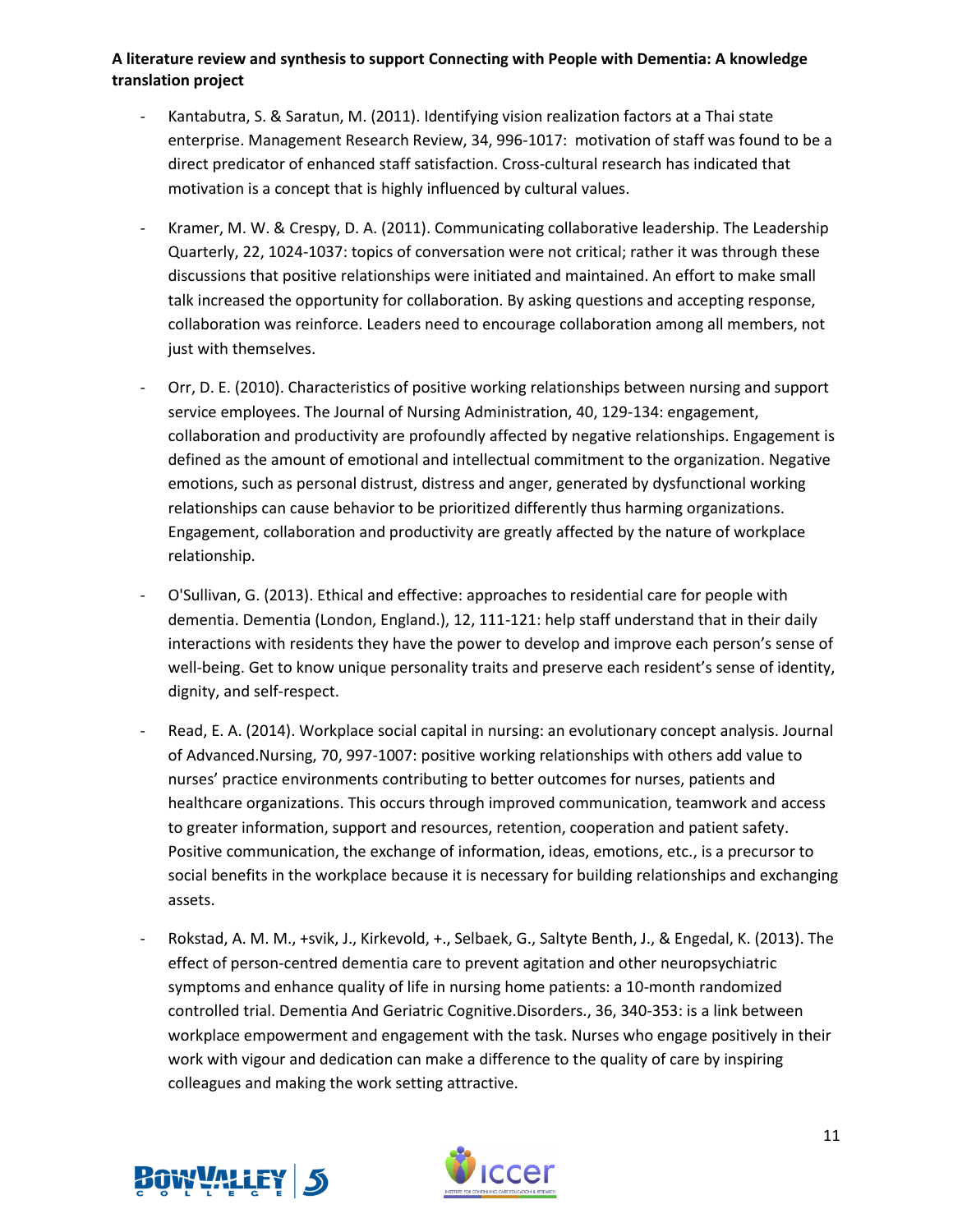- Skaalvik, M. W., Normann, H. K., & Henriksen, N. (2010). Student experiences in learning personcentred care of patients with Alzheimer's disease as perceived by nursing students and supervising nurses. Journal of Clinical.Nursing, 19, 2639-2648: the challenge is to carry out routine care activities while providing opportunities for open interactions rather than allowing the interactions to occur as solitary acts – instrumental in maintaining person-centred care.
- Sammut, K. (2014). Transformative learning theory and coaching: Application in practice. International Journal of Evidence Based Coaching and Mentoring, SpecIssue 8, 39-53: importance of really getting to know the client quickly. Language is really critical, especially in this kind global environment. Awareness of body language is important especially when verbal language is not always present or not a preferred method of communication.
- Teitelman, J., Raber, C., & Watts, J. (2010). The power of the social environment in motivating persons with dementia to engage in occupation: Qualitative findings. Physical & Occupational Therapy in Geriatrics, 28, 321-333: because little information was available, staff could not make assumptions about Nell and had to focus directly on discerning her present interests and strengths. Much of the positive adaption appeared to be attributable to the success of the activity therapist in encouraging and reinforcing Nell's occupational engagement. In the absence of pre-existing information, was able to recognize Nell's need for social connection in activity sessions and her enjoyment of a range of activities. The therapist had been able to negotiate with Nell the activities that most interested her at this point in her life.
- van Beek, A. P. A., Wagner, C., Spreeuwenberg, P. P. M., Frijters, D. H. M., Ribbe, M. W., & Groenewegen, P. P. (2011). Communication, advice exchange and job satisfaction of nursing staff: a social network analyses of 35 long-term care units. BMC Health Services Research, 11, 140: social networks in organizations in which individuals are embedded affect behavior and are important for the sharing of information and the influence of employees.
- VanVactor, J. D. (2012). Collaborative leadership model in the management of health care. Journal of Business Research, 65, 555-561: mindfulness implies that an individual is living in a state of conscious awareness of self, others, and the environment; getting to know the unknown through other people's experience, thinking and ideas.
- Zhou, L., Wang, M., Chen, G., & Shi, J. (2012). Supervisors' upward exchange relationships and subordinate outcomes: Testing the multilevel mediation role of empowerment. Journal of Applied Psychology, 97, 668-680: through social learning processes, supervisors learn from their own exchange experience with their supervisors. Empowerment captures the extent to which team members believe they have autonomy as well as the ability to perform meaningful tasks and impact important organizational outcomes. Developing and maintaining a good relationship with one's subordinates might benefit the supervisors themselves as well.

#### Listen

- Braxton, E. T. (2010). HEALING THE WOUNDED ORGANIZATION: THE ROLE OF LEADERSHIP IN CREATING THE PATH TO SOCIAL JUSTICE. Tamara.Journal for.Critical.Organization Inquiry, 8, 89-



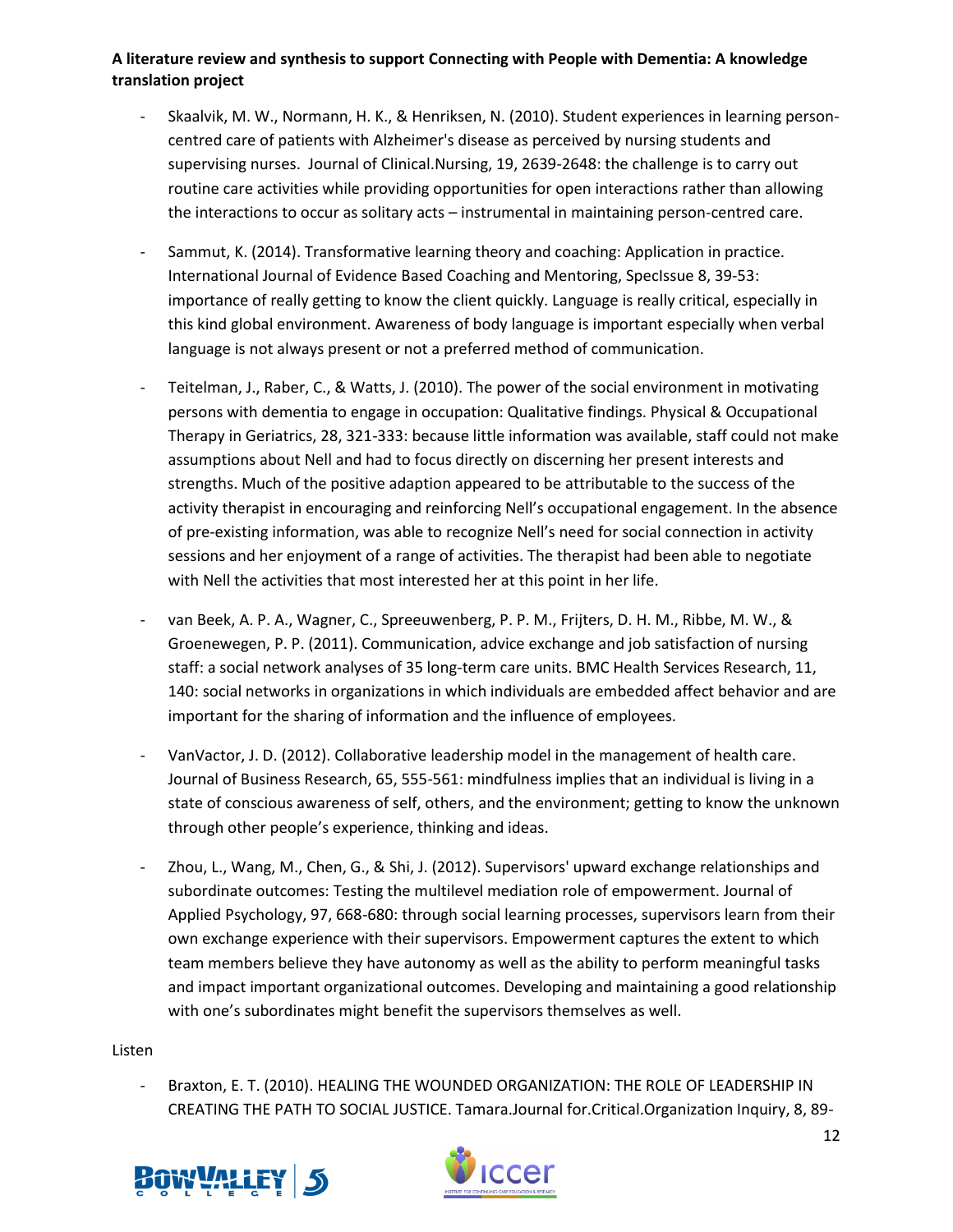118: listen carefully and make it clear that everyone has something of value and importance to say. Validate each person's input and protect everyone's right to be heard. People need to feel listened to and heard – will then feel valued and become a more productive member of the group.

- Bryant, S., Moshavi, D., Lande, G., Leary, M., & Doughty, R. (2011). A PROPOSED MODEL FOR THE ROLE OF PHYSICIAN PEER MENTORING IN IMPROVING PHYSICIAN COMMUNICATION AND PATIENT SATISFACTION. Academy of Health Care Management Journal, 7, 45-58: to improve the flow of information and reduce conflict, listen to the patients and understand their needs and concerns, express empathy, encourage patients to take an active role in discussing options in care and negotiate differences of opinion.
- Fitzsimmons, S., Barba, B., & Stump, M. (2014). Sensory and nurturing nonpharmacological interventions for behavioral and psychological symptoms of dementia. Journal of Gerontological.Nursing, 40, 9-15: need to know the personal preferences, social history, cognitive, physical and social abilities which can be accomplished by talking with the person, his or her family and other care staff and team members. Try not to appear anxious to leave, although make it a short session, which can be accomplished by stating will come back to hear more lately. Make certain you do as you say. Possible questions to ask:
	- o Did you ever travel outside the country? To where?
	- o What was the first car you ever owned?
	- o Do you remember your first kiss? Can you tell me about it?
- Grant, A. M. & Hartley, M. (2013). Developing the leader as coach: Insights, strategies and tips for embedding coaching skills in the workplace. Coaching: An International Journal of Theory, Research and Practice, 6, 102-115: pay attention to the way that you listen. The way we listen determines what we hear and how people perceive us. How do you listen? Are you peoplefocused? Do you listen for meaning, or are you typically more focused on listening for errors? Are you judgemental in your listening? Are you time-poor and get impatient when listening? What effect does your listening style have on your relationships?
- Lann-Wolcott, H., Medvene, L. J., & Williams, K. (2011). Measuring the person-centeredness of caregivers working with nursing home residents with dementia. Behavior Therapy, 42, 89-99: affective communication includes personal conversation about the resident's personal life.
- Rasmussen, H. & Hellzen, O. (2013). The meaning of long-term caregiving for patients with frontal lobe dementia. International Journal of Qualitative Studies on Health and Well-Being, 8, 19860: understand how the patient is doing, what kind of needs the patient has, to predict the patient's actions.
- Sammut, K. (2014). Transformative learning theory and coaching: Application in practice. International Journal of Evidence Based Coaching and Mentoring, SpecIssue 8, 39-53: pay attention as a coach, really listen to what they are saying, how they are saying it. There are lots



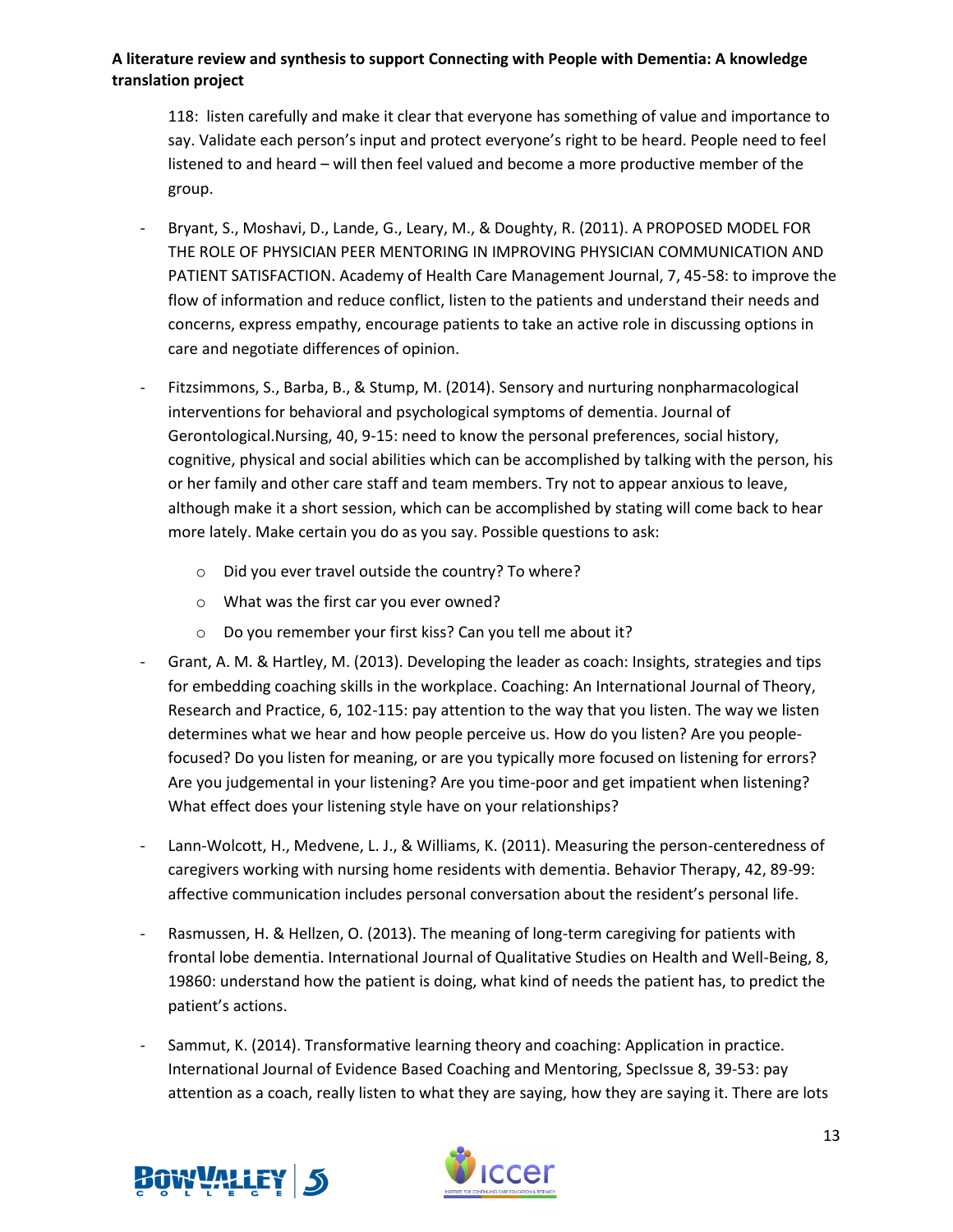of different cues from the tone of voice, the way silence is used, the way the pitch works, the velocity. Alternative ways of listening: through body language and voice tone, such as velocity and using themselves as an instrument to model learning and development.

#### Reflect

- Anzelone, R. & McCulloch, J. (2010). The 10 worst Leadership Mistakes. Contract.Management, 50, 42-48: by increasing your awareness of both your real and perceived power, you increase your effectiveness.
- Battilana, J., Gilmartin, M., Sengul, M., Pache, A. C., & Alexander, J. A. (2010). Leadership competencies for implementing planned organizational change. The Leadership Quarterly, 21, 422-438: the ability to show consideration for others as well as to take into account one's own and others' emotions. Manager "engages in an ongoing process of self-reflection, and is both self-monitoring and self-regulating:" and "uses feedback to improve him/herself"
- Bish, M., Kenny, A., & Nay, R. (2013). Using participatory action research to foster nurse leadership in Australian rural hospitals. Nursing & Health Sciences, 15, 286-291: the need to have the ability to reflect on your own conduct is essential to ensure your leadership approach evolves to have the desired effect at an organizational level but also in a way that will result in professional satisfaction
- Grant, A. M. & Hartley, M. (2013). Developing the leader as coach: Insights, strategies and tips for embedding coaching skills in the workplace. Coaching: An International Journal of Theory, Research and Practice, 6, 102-115: take time to pause. When we are under stress we are less likely to be able to coach and to respond positively to others. Is important to pause every so often during the day to recharge and put emphasis on having positive interactions with others at work. Do I need to pause today and take a fresh look at my goals? To coach others, need to be good at coaching ourselves. To do so, need to be able to reflect, take stock and set gals for ourselves. What personal changes do I need to make this week? What would really make a difference to the way I work with others?
- Havens, D. S., Vasey, J., Gittell, J. H., & Lin, W. T. (2010). Relational coordination among nurses and other providers: Impact on the quality of patient care. Journal of Nursing Management, 18, 926-937: high-quality communication (frequent, timely, accurate and problem-solving) reinforced by high-quality relationships (shared goals, shared knowledge and mutual respect) enable providers to effectively coordinate work, with positive implications for quality, efficient and workforce satisfaction. Is also associated with improved resident-reported quality of life and enhanced provider satisfaction.
- KAY, D. (2013). Language and Behavior Profile as a method to be used in a coaching process. Poznan.University.of Economics.Review, 13, 107-129: ability to reflect and examine the experiences we have enables us to control our learning process and apply an understanding, whether new or not, to new situations.



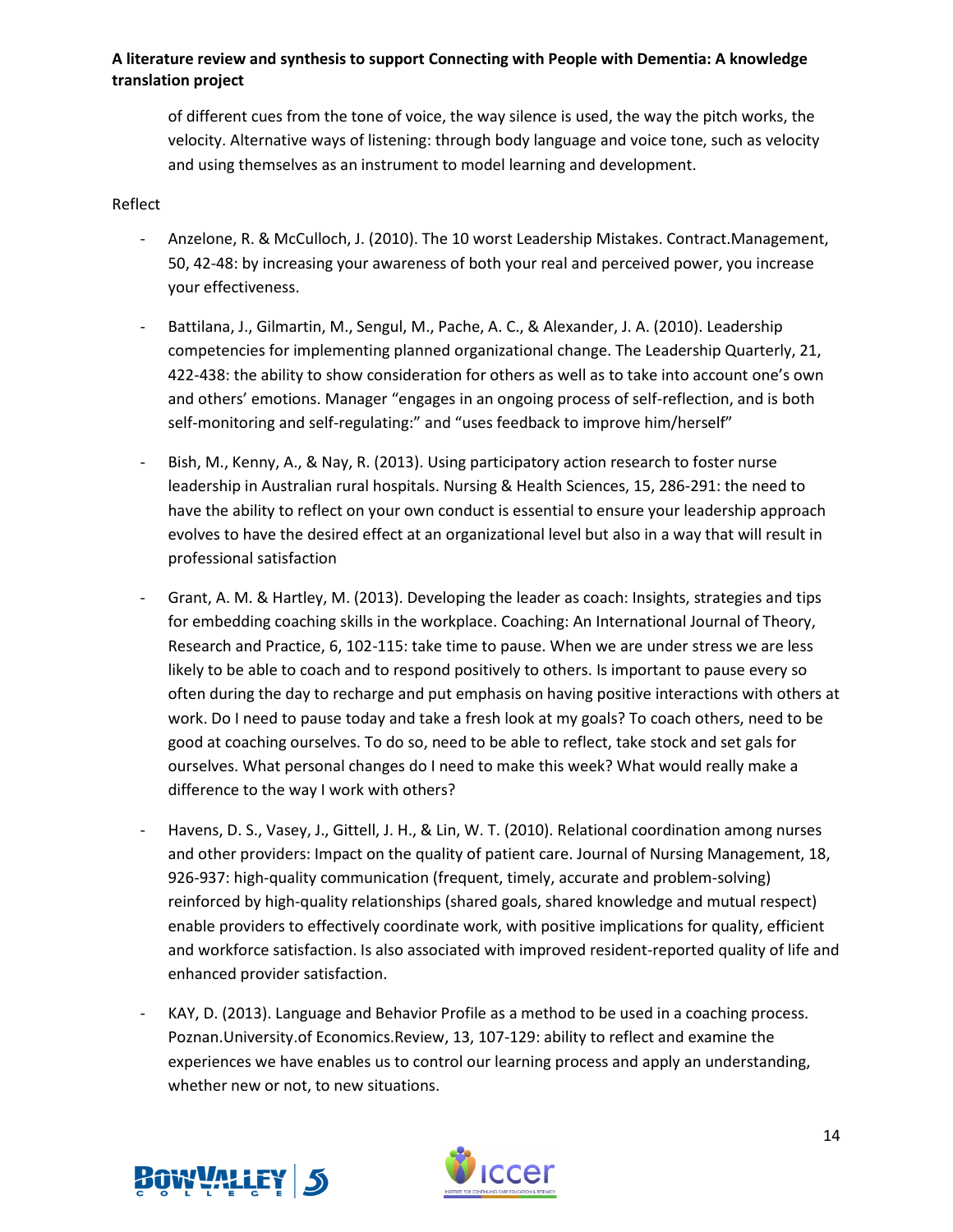- Sammut, K. (2014). Transformative learning theory and coaching: Application in practice. International Journal of Evidence Based Coaching and Mentoring, SpecIssue 8, 39-53: much learning occurs in the time between sessions: "It can often be in the times between coaching sessions."
- Skaalvik, M. W., Normann, H. K., & Henriksen, N. (2010). Student experiences in learning personcentred care of patients with Alzheimer's disease as perceived by nursing students and supervising nurses. Journal of Clinical.Nursing, 19, 2639-2648: importance of the supervising nurses as role models was not significant for the nursing students; learning-by-doing without critical reflections seemed to be the perceived method of clinical learning. The nursing students stated that they saw professional discussions as a pathway for learning.

### Value

- Basford, T. E. & Offermann, L. R. (2012). Beyond leadership: The impact of coworker relationships on employee motivation and intent to stay. Journal of Management & Organization, 18, 807-817: trust in coworkers has been shown to relate positively with organizational commitment and satisfaction with coworkers, which has been found to positively affect both job and life satisfaction. When relationships are positive, employees are more likely to find their needs met and feel motivated and committed to their organization.
- Brooker, D (2003). What is person-centred care in dementia? Reviews in Clinical Gerontology / Volume 13 / Issue 03 / August 2003 / 215-222: person-centred care is about seeing all people as valued; positively discriminates on behalf of all persons who are vulnerable. Value people with dementia and those who care for them. Treat people as individuals. Recognize the needs and perspectives of the individual.
- Bryant, S., Moshavi, D., Lande, G., Lande, G., Leary, M., Doughty, R. (2011). A proposed model for the role of physician peer mentoring in improving physician communication and patient satisifaction. Academy of Health Care Management Journal, Volume 7, Number 1, 45-58: mentors as well as the mentees benefit from the relationships, including benefits such as career attainment and success, increased knowledge and information sharing and increased loyalty to the organization. Primary outcomes for mentees have been career attainment and success.
- Cadieux, M. A., Garcia, L. J., & Patrick, J. (2013). Needs of people with dementia in long-term care: a systematic review. American Journal Of Alzheimer's.Disease And Other Dementias., 28, 723-733: a home encompasses familiarity, a centre of socialization, connectedness and affiliation, a place of retreat, a sense of autonomy, control, choice and freedom of actions. Can lead to a site for engagement in meaningful ADL, a place for expression of personal interests, values, achievements and status and a source of memories of life histories.
- Carton, A. M., Murphy, C., & Clark, J. R. (2014). A (blurry) vision of the future: How leader rhetoric about ultimate goals influences performance. Academy of Management Journal, 57, 1544-1570: a small number of values is likely to contribute to a strong culture, in which



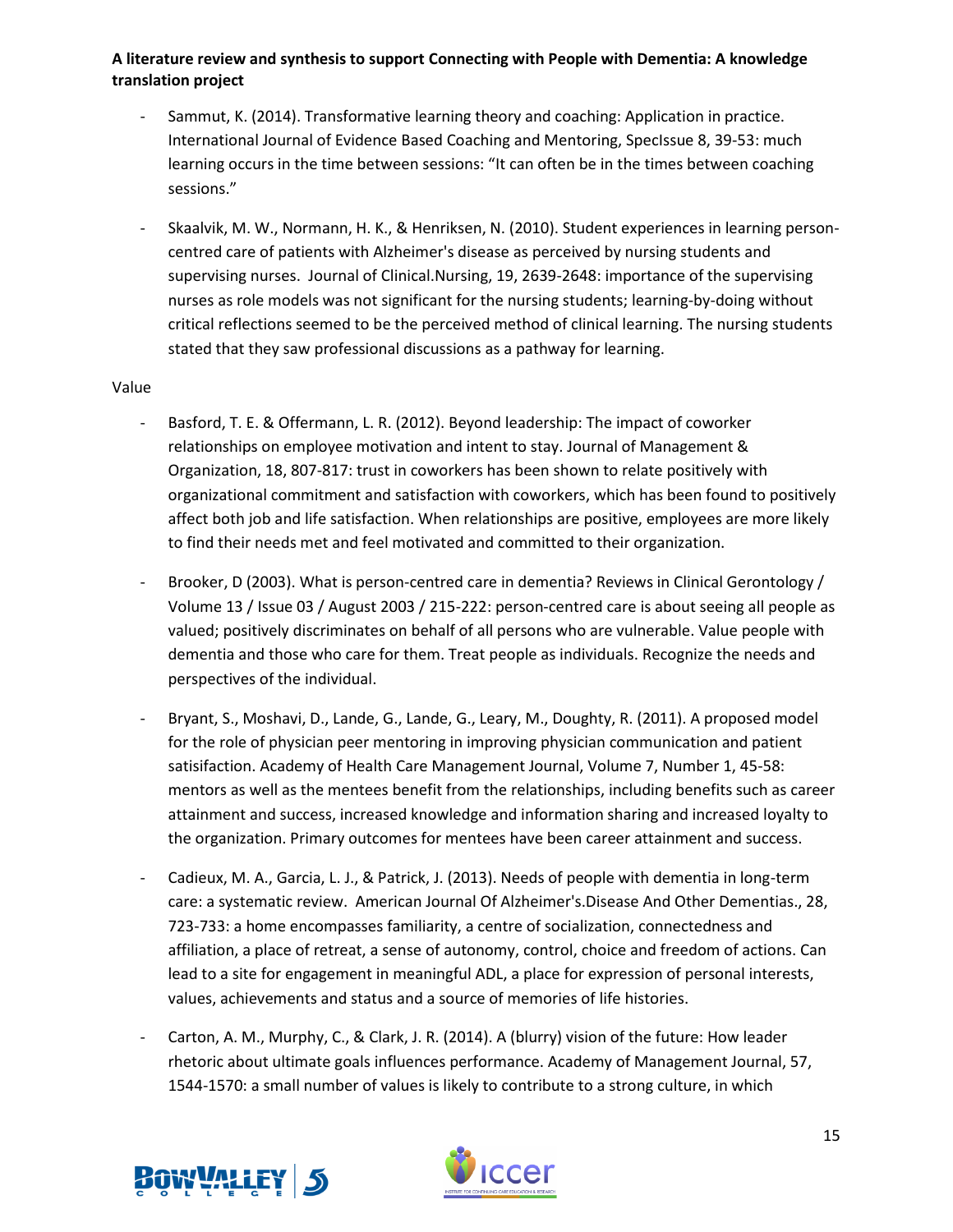individuals share the same general understanding of which types of actions are encouraged and which are discouraged.

- Chang, J. W., Sy, T., & Choi, J. N. (2012). Team Emotional Intelligence and Performance: Interactive Dynamics between Leaders and Members. Small Group Research, 43, 75-104: teammates with high emotional intelligence, regard one another as dependable and trustworthy, which reduces the need to closely monitor them. Decrease in monitoring and associated increase in reliability results in less need for extensive control and in improved performance. Members with high EI can understand or at least recognize the thoughts and feelings of others and respond accordingly, making them more trustworthy.
- Grant, A. M. & Hartley, M. (2013). Developing the leader as coach: Insights, strategies and tips for embedding coaching skills in the workplace. Coaching: An International Journal of Theory, Research and Practice, 6, 102-115: recognize the personal strengths of others at work. People work best when they are aware of and utilize their personal strengths in their work. Take the time to recognize and acknowledge the personal strengths of others at work.
- Julien, M., Wright, B., & Zinni, D. M. (2010). Stories from the circle: Leadership lessons learned from aboriginal leaders. The Leadership Quarterly, 21, 114-126: tall poppy syndrome is the notion that the poppy in the poppy field that grows taller than the others will be noticed, then chopped down.
- Kantabutra, S. & Saratun, M. (2011). Identifying vision realization factors at a Thai state enterprise. Management Research Review, 34, 996-1017: in situations where senior managers are seen to voluntarily let go of some of their power and control, and where employees in fact value the increased power and control they are given, empowerment is seen to be effective.
- Kolanowski, A., Fick, D., Frazer, C., & Penrod, J. (2010). It's about time: use of nonpharmacological interventions in the nursing home. Journal Of Nursing Scholarship.: An Official.Publication.Of Sigma.Theta.Tau.International Honor.Society Of Nursing / Sigma.Theta.Tau., 42, 214-222: not knowing residents makes it more difficult to care for residents. Spend time, appreciate resident's concept of time, find time to respond when the resident presents with a need.
- Kontos, P. C., Mitchell, G. J., Mistry, B., & Ballon, B. (2010). Using drama to improve personcentred dementia care. International Journal Of Older.People.Nursing, 5, 159-168: role play served as a springboard for discussion about a central learning objective of the educational intervention – care decisions should be consistent with a resident's life history, values, beliefs, past routines and activities, and preferences – and the importance of family's involvement for achieving this. In reference to the role play, some PSWs reflected on their own practice experiences involving resident preference and the subsequent insight gained….
- Kucala, D. I. A. N. (2013). The Truthiness of Trustworthiness. Chief.Learning Officer., 12, 56-59: being trusted elicits the desire to deserve that trust. Trust also breeds cohesion between



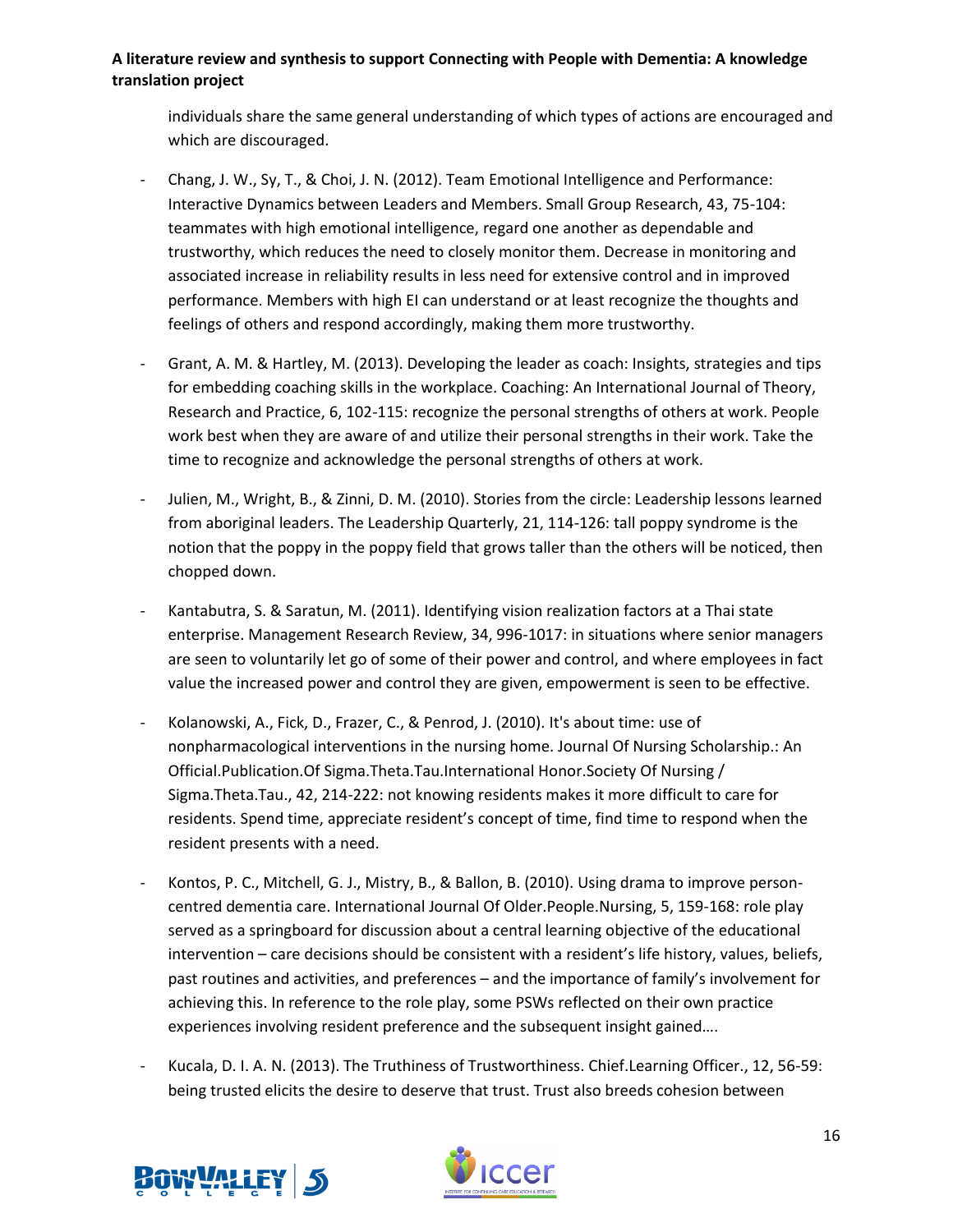people. When trust is high, employees communicate more easily, information flows more smoothly and the likelihood that high-quality decisions will be made increases. Individuals who demonstrate trustworthiness are often honest, respectful and show integrity, humility, justice, honor and courage.

- Sammut, K. (2014). Transformative learning theory and coaching: Application in practice. International Journal of Evidence Based Coaching and Mentoring, SpecIssue 8, 39-53: coaches used words based on the needs of their clients. To gain trust… "I ensure I'm speaking to them in their language at their level."
- Wade, P. (2014). Developing a culture of collaboration in the operating room: more than effective communication. ORNAC.Journal, 32, 16: it requires time, effort, patience and positive past experiences to build trust in a team. Trust is required not only in relation to others' competency but also of one's own abilities. The belief in one's ability to succeed can increase a nurse's ability to cope with a dynamic and stressful environment and potentially lead to increased team commitment and improved collaborative practice.
- Vézina, A., Robichaud, L., Voyer, P., & Pelletier, D. (2011). Identity cues and dementia in nursing home intervention. Work (Reading., Mass.), 40, 5-14: VIPS model - *value* people with dementia, treat as *individuals*, tackle the situation *perspective* of those living with dementia, provide a *social* environment that fosters their well-being. Use of identity cues such as news about seniors' parish, family and friends, neighbour or colleagues, helps to preserve their social identity. Reinforcing the value of senior' achievements and skills contributes to their self-esteem and self-image.

#### Include

- Battilana, J., Gilmartin, M., Sengul, M., Pache, A. C., & Alexander, J. A. (2010). Leadership competencies for implementing planned organizational change. The Leadership Quarterly, 21, 422-438: person-orientated skills include behaviors that promote collaborative interaction among organization members, establish a supportive social climate and promote management practices that ensure fair treatment of organization members. Need the ability to show consideration for others as well as to take into account one's own and others' emotions.
- Billingsley, R. (2015). Team concepts. Working together to improve the patient experience. Nursing Management, 46, 11-13: establishing a culture of patient and family centred care allows for patients and families to become partners in planning and implementing their care, and results in better participation, compliance and satisfaction in overall outcomes.
- Chappell, N. L., Kadlec, H., & Reid, C. (2014). Change and predictors of change in social skills of nursing home residents with dementia. American Journal Of Alzheimer's.Disease And Other Dementias., 29, 23-31: basic social skills are important if the resident is to optimally engage/interact with staff and others.



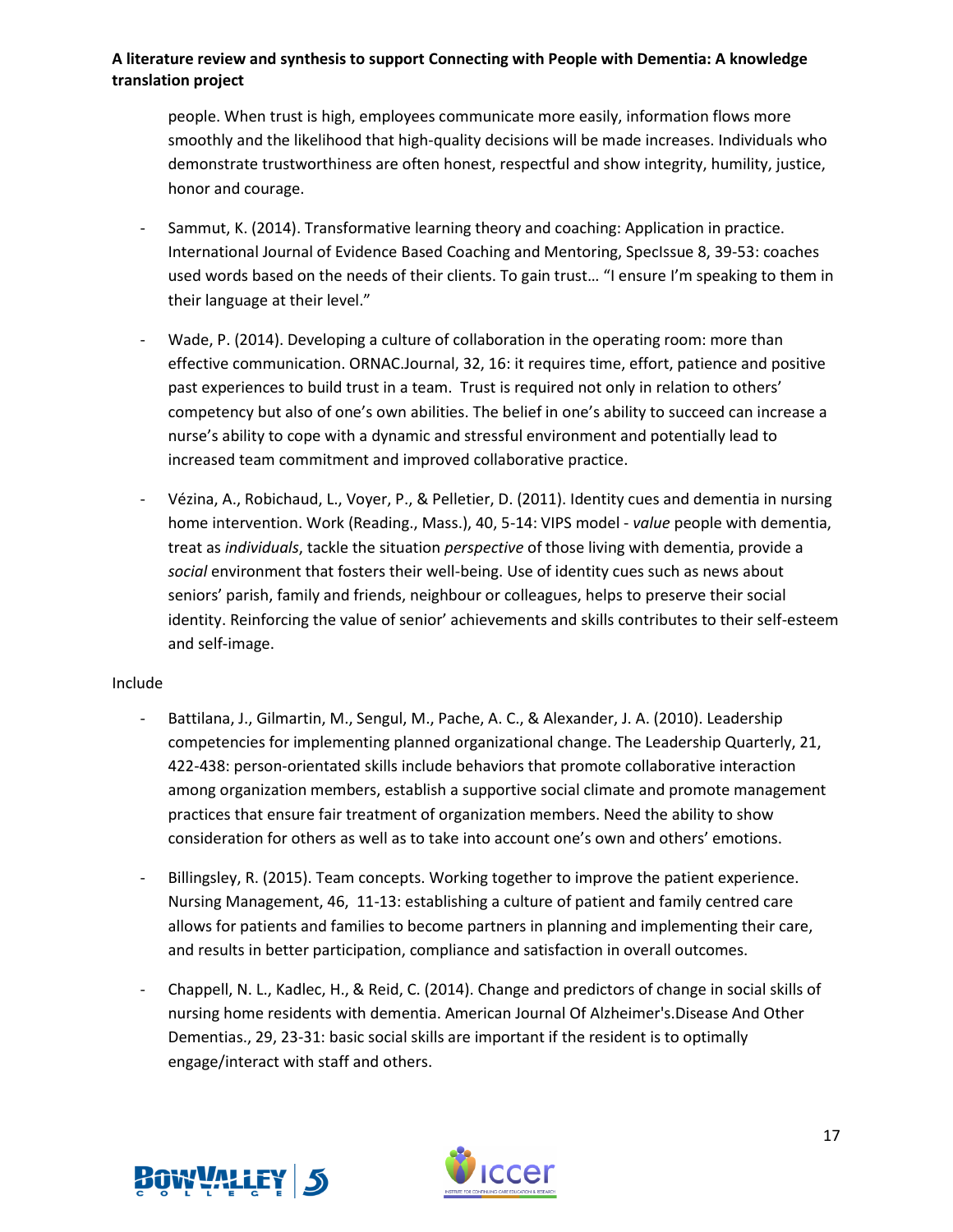- Cleary, S., Hopper, T., & Van Soest, D. (2012). Reminiscence therapy, mealtimes and improving intake in residents with dementia. Canadian.Nursing Home., 23, 8-13: staff interactions in the form of conversation and cueing may result in an improved mealtime milieu with residents spending more time sitting at the table eating and drinking. Training in use of verbal and tactile prompts, praise statements and family-style dining result in most substantial improvement in resident participations and appropriate communication during meals.
- Cooney, A., Hunter, A., Murphy, K., Casey, D., Devane, D., Smyth, S. et al. (2014). -~Seeing me through my memories-T: A grounded theory study on using reminiscence with people with dementia living in long-\_term care. Journal of Clinical.Nursing, 23, 3564-3574: connect with others – music, animals, dolls, remembering boxes stimulate conversation which leads to a sense of control. Beneficial interactions prove an opportunity to reminisce, either spontaneous or planned. See beyond the dementia.
- Ellis, M. L., Molinari, V., Dobbs, D., Smith, K., & Hyer, K. (2015). Assessing approaches and barriers to reduce antipsychotic drug use in Florida nursing homes. Aging & Mental Health, 19, 507-516: under-stimulation may lead to agitation and unrest. The movement to reduce antipsychotic meds has prompted nursing homes to engage residents more in activities. Interventions individualized to the preferences of residents with dementia have been effective in reducing behavioral symptoms. Is a common theme that increased attention and stimulation, ideally tailored to the needs of a resident, can improve a resident's condition and quality of life.
- Hutchings, D., Wells, J., Oâ, T. B., Wells, C., Alteen, A., & Cake, L. (2011). From Institution to -~Home-T: Family Perspectives on a Unique Relocation Process. Canadian.Journal on Aging, 30, 223-232: contribute to the homelike, welcoming environment through everyday interactions with residents and family members. Staff have tea with the residents and engage in everyday, routine activities including personal grooming and baking.
- Julien, M., Wright, B., & Zinni, D. M. (2010). Stories from the circle: Leadership lessons learned from aboriginal leaders. The Leadership Quarterly, 21, 114-126: Aboriginal leadership focuses on the whole community within a context of conforming with the living nature. Concept of connecting is central. Social order is to be maintained through harmony in relationships among people. Rather than create conflict, focus on accord. Cooperative behavior and the greater good of the tribes' needs override individual wants. Base actions upon decision sharing and consensus. Integrity and honesty; respect rather than popularity; non-hierarchical structures that adapt well to change and focus more on group relations and employee empowerment.
- Kantabutra, S. & Saratun, M. (2011). Identifying vision realization factors at a Thai state enterprise. Management Research Review, 34, 996-1017: leaders must communicate their visions in ways that reach out to organizational members, encouraging the heart and making them want to get involved in carrying out the vision.
- Rao, M. S. (2012). Soft leadership: Make others feel more important. Leader.to Leader., 2012, 27-32: think of contributing something to others by whatever possible means; most problems